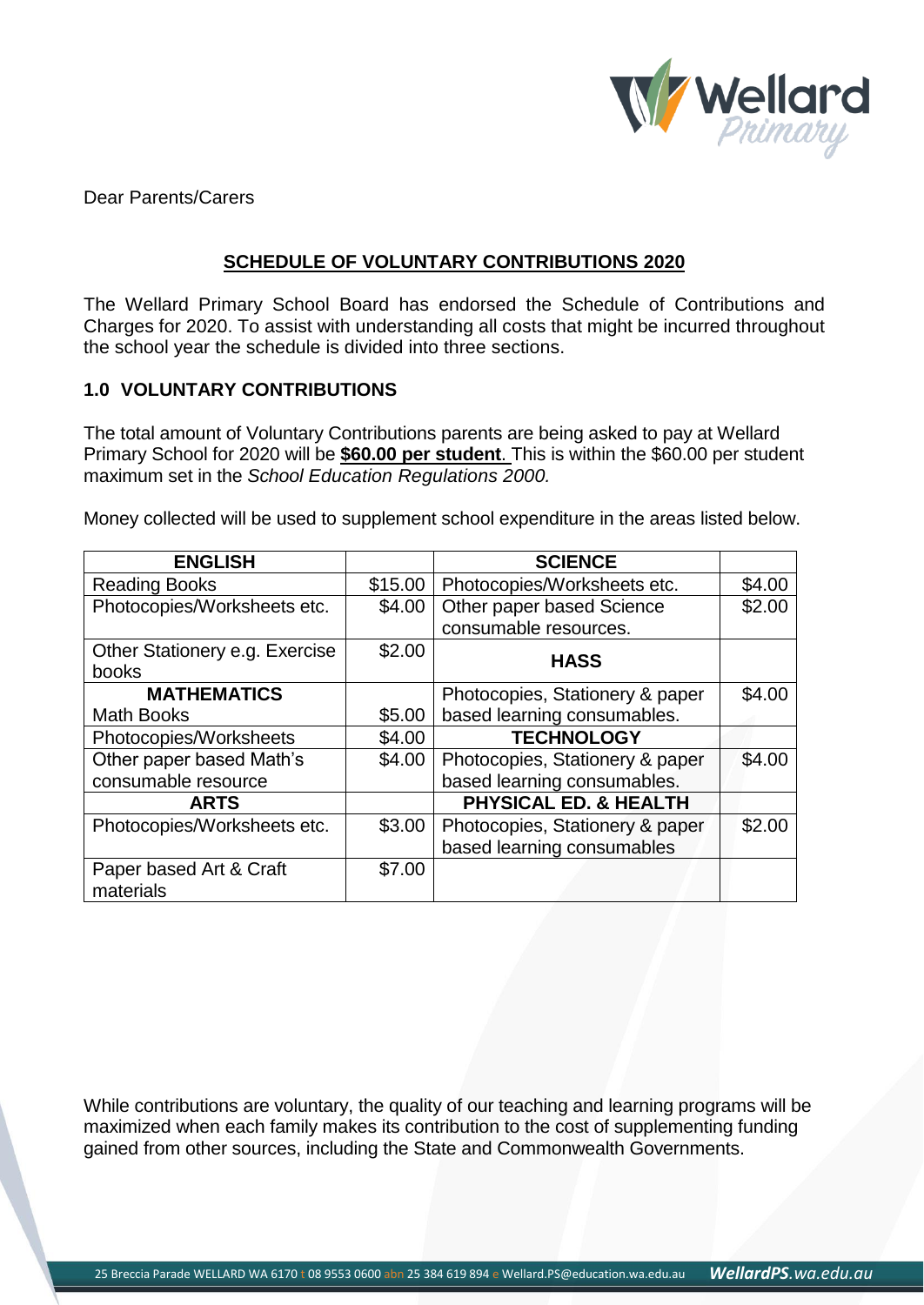*The Voluntary Contributions have now been added to the Personal Items for Student Use forms supplied by Ziggies – our stationery supplier for 2020.*

*Payment options are available for parents who are unable to pay school contributions with the personal items list, such as direct payment into school bank account (Please enquire at the school office) and the Qkr App. For those families who may find it difficult to pay your school contributions all at once, please call us to arrange a payment plan.*

# **2.0 CHARGES FOR EXTRA OPTIONAL COMPONENTS**

A breakdown of estimated charges for your child's participation in incursions, excursions, activities etc. for 2020 has been included in the schedule below. Historical details on charges from other like schools collected in previous years have helped form our 2020 Schedule of Charges.

The Schedule of Charges includes costs associated with the following:

- **Specific learning activities are available to all students, but conditional on a payment being made, e.g. incursions, excursion etc.**
- **Specific learning activities are available to selected students, but conditional on a payment being made, e.g. PEAC, School of Instrumental Music Program etc.**
- **Other activities are available to all students, but conditional on a payment being made, e.g. School Photographs.**

Please note that students will only incur costs when they are involved in a particular activity. As in the past, you will be asked to make payment for each activity as it approaches.

The amounts indicated below on the schedule represent the **maximum that will be charged** for scheduled activities in 2020.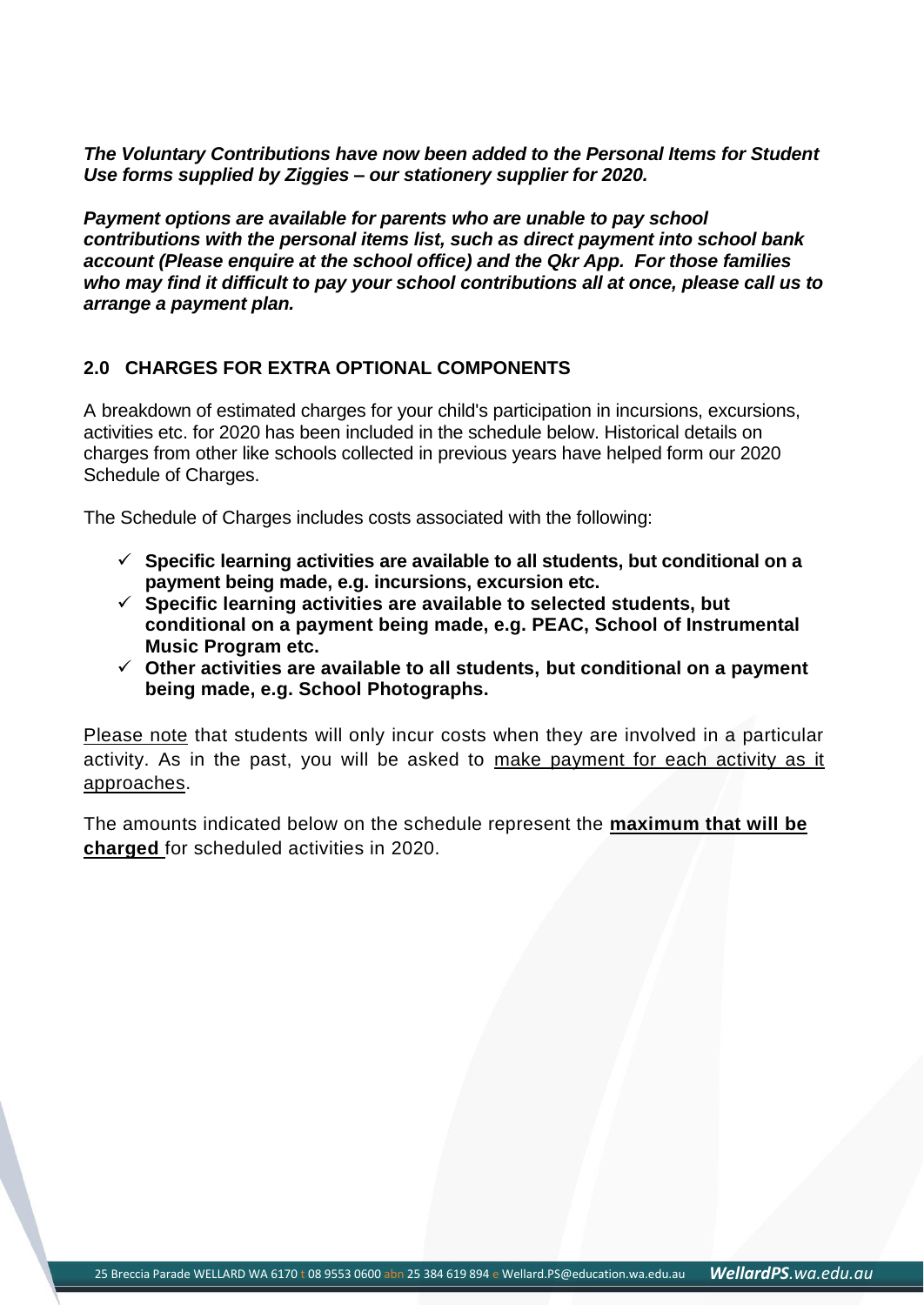# **SCHEDULE OF CHARGES FOR 2020**

| <b>Description</b>                                                       | K      | P      | Year<br>$1 - 3$ | Year 4          | Year 5              | Year <sub>6</sub>   |
|--------------------------------------------------------------------------|--------|--------|-----------------|-----------------|---------------------|---------------------|
| <b>Uniforms</b>                                                          |        |        |                 |                 |                     |                     |
| <b>Jackets</b>                                                           | 50.00  | 50.00  | 50.00           | 50.00           | 50.00               | 50.00               |
| <b>Shirts</b>                                                            | 27.50  | 27.50  | 27.50           | 27.50           | 27.50               | 27.50               |
| <b>Hats</b>                                                              | 15.00  | 15.00  | 15.00           | 15.00           | 15.00               | 15.00               |
| <b>Incursions</b>                                                        | 40.00  | 40.00  | 40.00           | 40.00           | 40.00               | 40.00               |
| <b>Excursions</b>                                                        | 50.00  | 50.00  | 50.00           | 50.00           | 50.00               | 50.00               |
| <b>Graduation T/Shirt</b>                                                |        |        |                 |                 |                     | 40.00               |
| Sport                                                                    |        |        | 25.00           | 35.00           | 35.00               | 35.00               |
| Choir                                                                    |        |        |                 | 65.00           | 65.00               | 65.00               |
| <b>Yr 6 Graduation</b>                                                   |        |        |                 |                 |                     | 80.00               |
| Dance                                                                    | 30.00  | 30.00  | 30.00           | 30.00           | 30.00               | 30.00               |
| <b>PEAC</b>                                                              |        |        |                 |                 | $15.00 -$<br>110.00 | $15.00 -$<br>110.00 |
| Swimming<br>Lessons                                                      |        | 55.00  | 55.00           | 55.00           | 55.00               | 55.00               |
| <b>Book Levy</b>                                                         |        | 20.00  | 20.00           | 20.00           | 20.00               | 20.00               |
| Total \$                                                                 | 212.50 | 287.50 | 312.50          | 387.50          | 497.50              | 617.50              |
| <b>Instrumental</b><br>Music – (SIMS)<br><b>Resources if</b><br>required |        |        | 100.00<br>50.00 | 100.00<br>50.00 | 100.00<br>50.00     | 100.00<br>50.00     |
| <b>School Photo</b><br>(Optional)                                        | 65.00  | 65.00  | 65.00           | 65.00           | 65.00               | 65.00               |